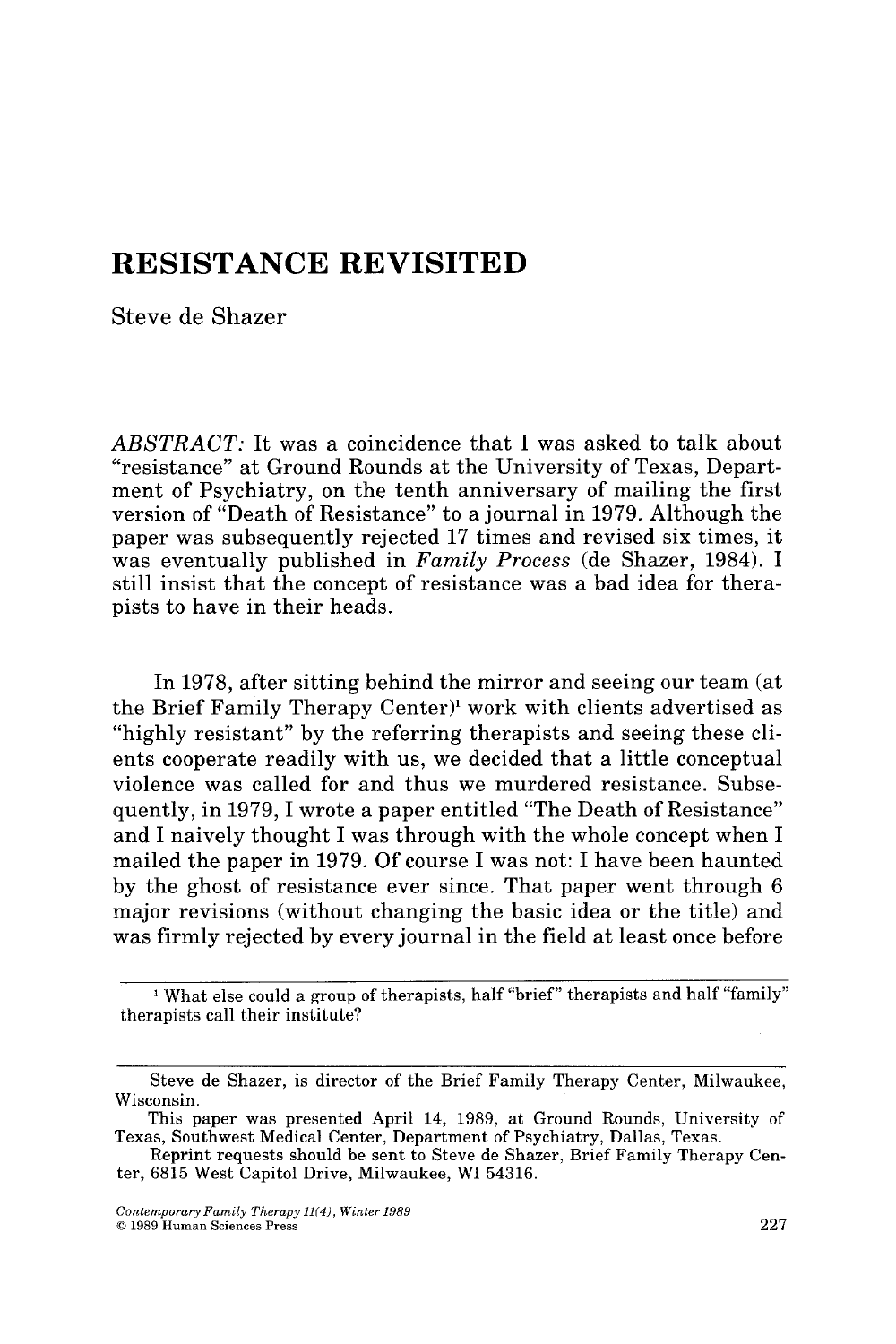#### CONTEMPORARY FAMILY THERAPY

it was finally published by *Family Process* in 1984. Of course, in order to get it published, I put my thesis in rather theoretical terms: I could not say "I confess: I murdered it because it had outlived its usefulness."

# **FROM METAPHOR TO FACT**

A funny thing happens to concepts over time. No matter how useful any concept might be at the start, eventually they all seem to become reified. Instead of remaining explanatory metaphors, they become facts. That is, rather than saying "it is *as* if the client is resisting change," once reified, people begin to say things like "the client *is* resisting" and eventually they begin to say that "resistance *exists* and must be sought out." At this point, the concept has outlived its usefulness and needs to be gotten rid of because, once reified, it can never again be a metaphor. Thus, our metaphorical murder of resistance.

It is clear, of course, that the concept or metaphor of resistance was part of a conceptual map, not part of some reality that is "out there." Resistance was a very peculiar concept. In essence, it meant that the therapist and client/patient had a fight and then, when the therapist won and resistance was overcome, the loser of the fight got to go home changed--which is really what the client came to therapy for in the first place. So losing was winning.

The concept of resistance was a bad idea: In fact, it is one of those ideas that actually handicap therapists. As therapists, we do not need an explanatory metaphor dealing with non-change or resistance to change. After all, according to clients and various theories, things seem to not change with little or no help from anyone. Clinically speaking, non-change does not need to be explained or even described but, since we are in the business of change, the processes of change need to be described as clearly and simply as possible.

Indeed, what we need is some—hopefully few—clear and simple ideas about how to help our patients or clients make changes they will find satisfactory. What we need is a theory of how change develops within the therapeutic context. Change needs to be described in such a way that therapists understand what to do and how to do it. Obviously, such a theory of change-in-the-therapycontext needs to be built up out of a series of utterly simple and clear principles.

**228**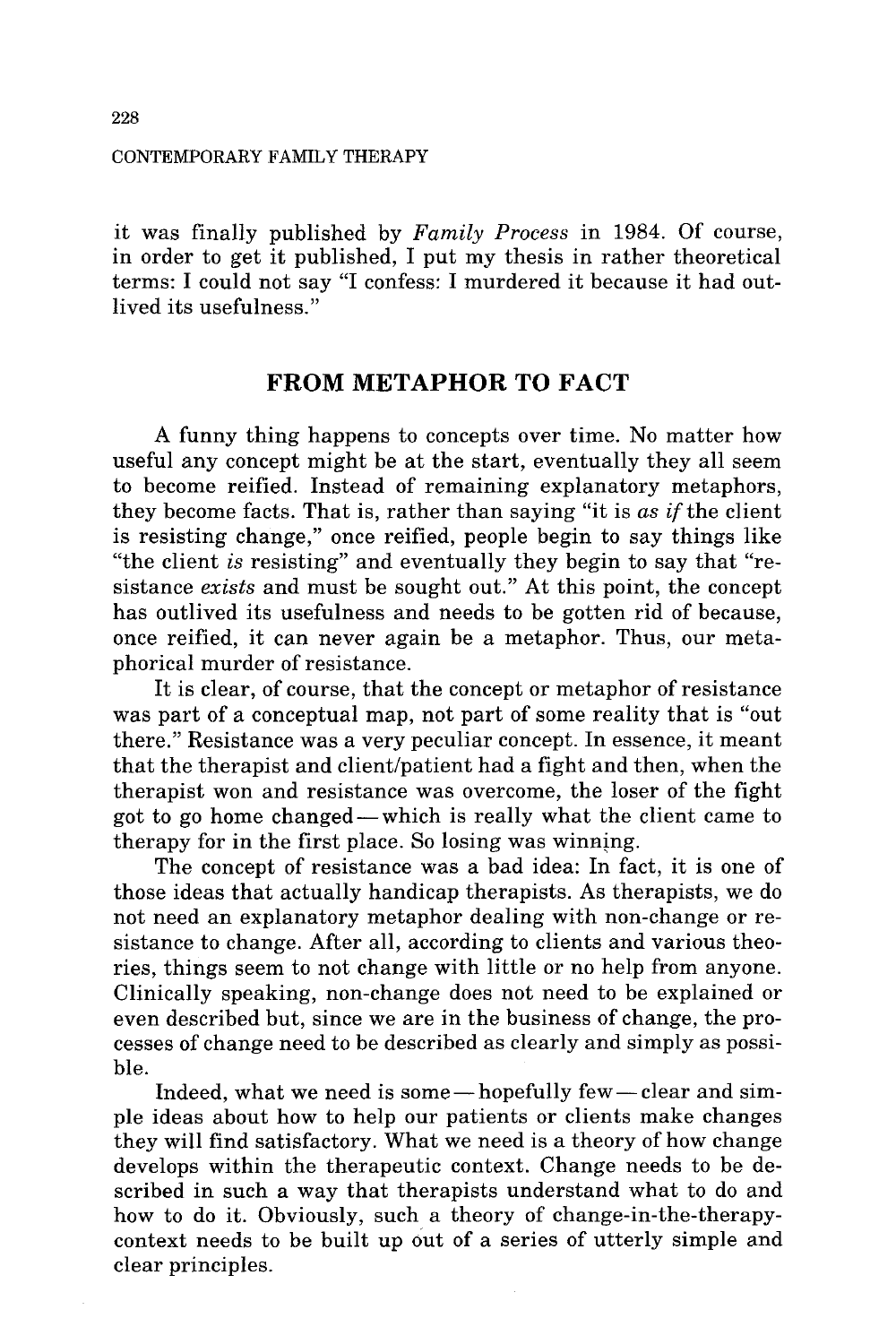#### STEVE DE SHAZER

In theory construction "it's always a matter of the application of a series of utterly simple basic principles and the  $-$  enormous $$ difficulty is only one of applying these in the confusion our language creates... [Interestingly,] the difficulty in applying the simple basic principles shakes our confidence in the principles themselves" (Wittgenstein, 1975, p. 133).

Having murdered "resistance," we needed to get rid of the corpse,<sup>2</sup> which meant that we have to develop a new first principle, and in 1978 my colleagues and I developed a concept we called "cooperating" (de Shazer, 1980):

Each family, individual, or couple shows a unique way of attempting to cooperate, and the therapist's job becomes, first, to describe that particular manner to himself that the family shows and, then, to cooperate with the client's way and, thus to promote change (de Shazer,  $1982$ , pp.  $9-10$ ).

Subsequently, my colleagues and I have developed a full-fledged theory of how change develops within the therapeutic context (de Shazer, 1985, 1988b). We have worked hard at sticking to applying simple clear descriptions built on this simple basic principle. We have no remorse and have never given resistance another thought.

## **THE CONCEPT OF RESISTANCE**

About the same time that *Family Process* (finally) agreed to publish "The Death of Resistance," Anderson and Stewart published a book called *Mastering Resistance* (1983). Their point of view could not be more different from mine. For them, almost anything that does not go exactly the way the therapist thinks it should go is a form of resistance. From their point of view, "throughout the course of treatment, therapists must deal with each member's multiple expressions of resistance to change while simultaneously being alert to the function of resistances for the family as a whole" (p. 2).

Here I would like to point to Einstein's idea that your theory determines what you see. As I see it, there is lot to be said for the idea that reality is the invention of beliefs. For instance, if, as An-

<sup>2</sup> The corpse included a related concept, Power, which died at the same time (de Shazer, 1986, 1988).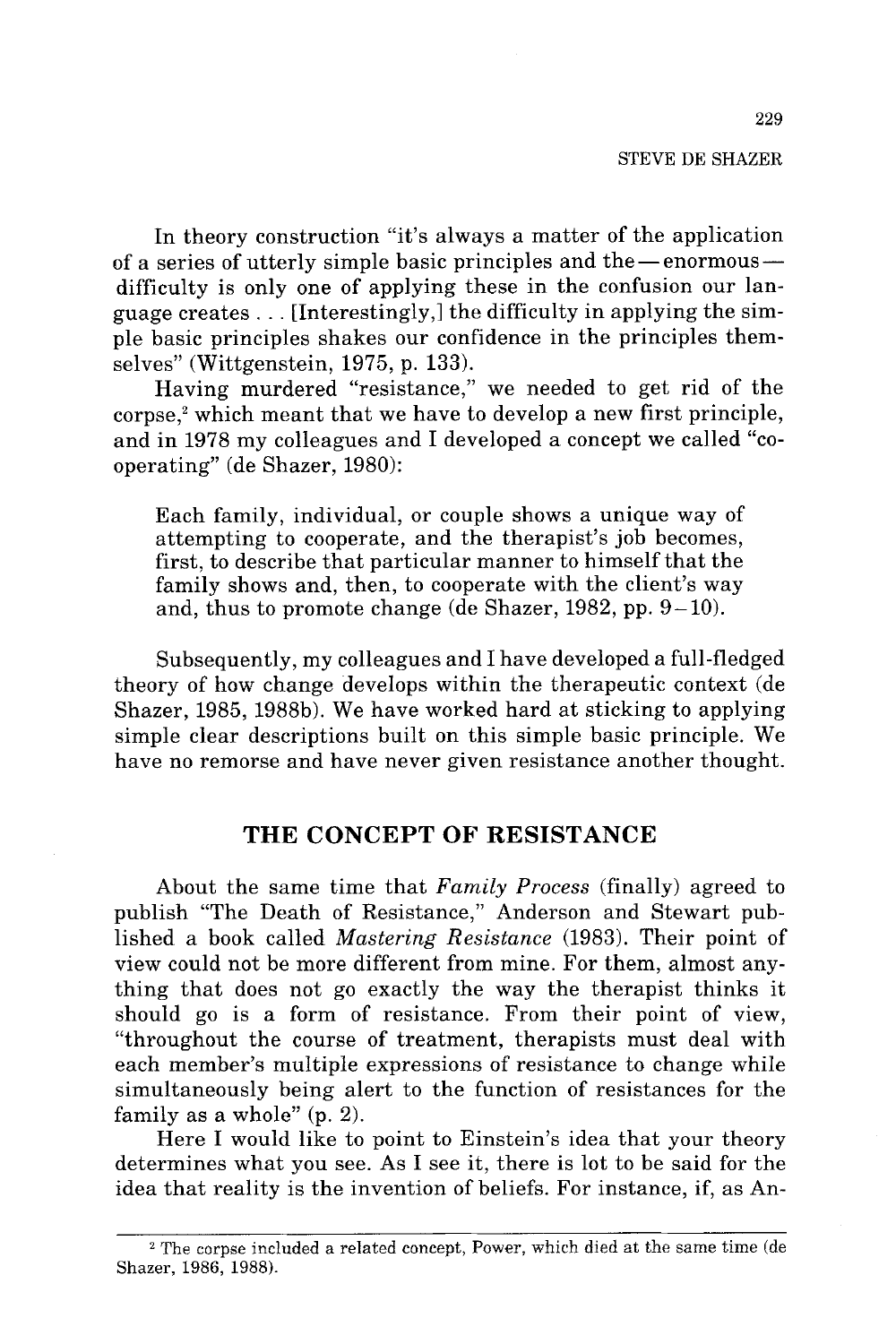### CONTEMPORARY FAMILY THERAPY

derson and Stewart say, "there appears to be almost universal recognition that resistance exists" (p. 120) then, when a therapist looks for resistance in every knook and cranny he or she is sure to find it.<sup>3</sup> This is known as a self-fulfilling prophecy which means that even a "false" definition of the situation can lead to behaviors that change the false definition into a true one. A reign of error develops as the prophet points to the facts as proving that he was right from the start.

Clearly, predictions help to determine subsequent behavior. It is as if a prediction about one's behavior (and the behavior of others) in a specific situation leads to a script or a plan or a map or a vision of the behavioral sequences in that situation. Subsequently, when the imagined situation is at hand, the same vision will be used to guide one's behavior (Erickson, 1954; de Shazer, 1978; Sherman, Skov, Hervitz, & Stock, 1981).

It is important to remember that resistance did not exist like a refrigerator exists and, therefore, there is no "truth" or "falsity" to our definitions and descriptions of reality. There was no such thing as resistance, it was only a concept, and thus a figment of imagination.

*Resistance comes from the therapist's head.* In family therapy it is a common idea that the family who comes in *saying* they want to change, paradoxically, also does not want to change. The evidence for this so-called paradox is that when the therapist tells them to do something they will frequently not do it (this is known as "resistance-to-change"). However, the family members do not *say* they did not take the suggestion because they really do not want to change. They might give other reasons: The therapist is reading between the lines, which is always a dangerous hobby because there may be nothing there.

From one perspective, the family members—who do not do the  $task - can$  be seen as expressing resistance, plain and simple. But, this phenomenon can be seen differently. Simply, they did not do the task the therapist gave them to do; *and* they did not do it in *response* to something the therapist did. Perhaps, the intervention simply ran counter to the client's desires because it was too foreign

<sup>3</sup> After all, there might be an entry in the Guinness Book of Records for "the most resistance ever discovered by a therapist without a team in a single hour."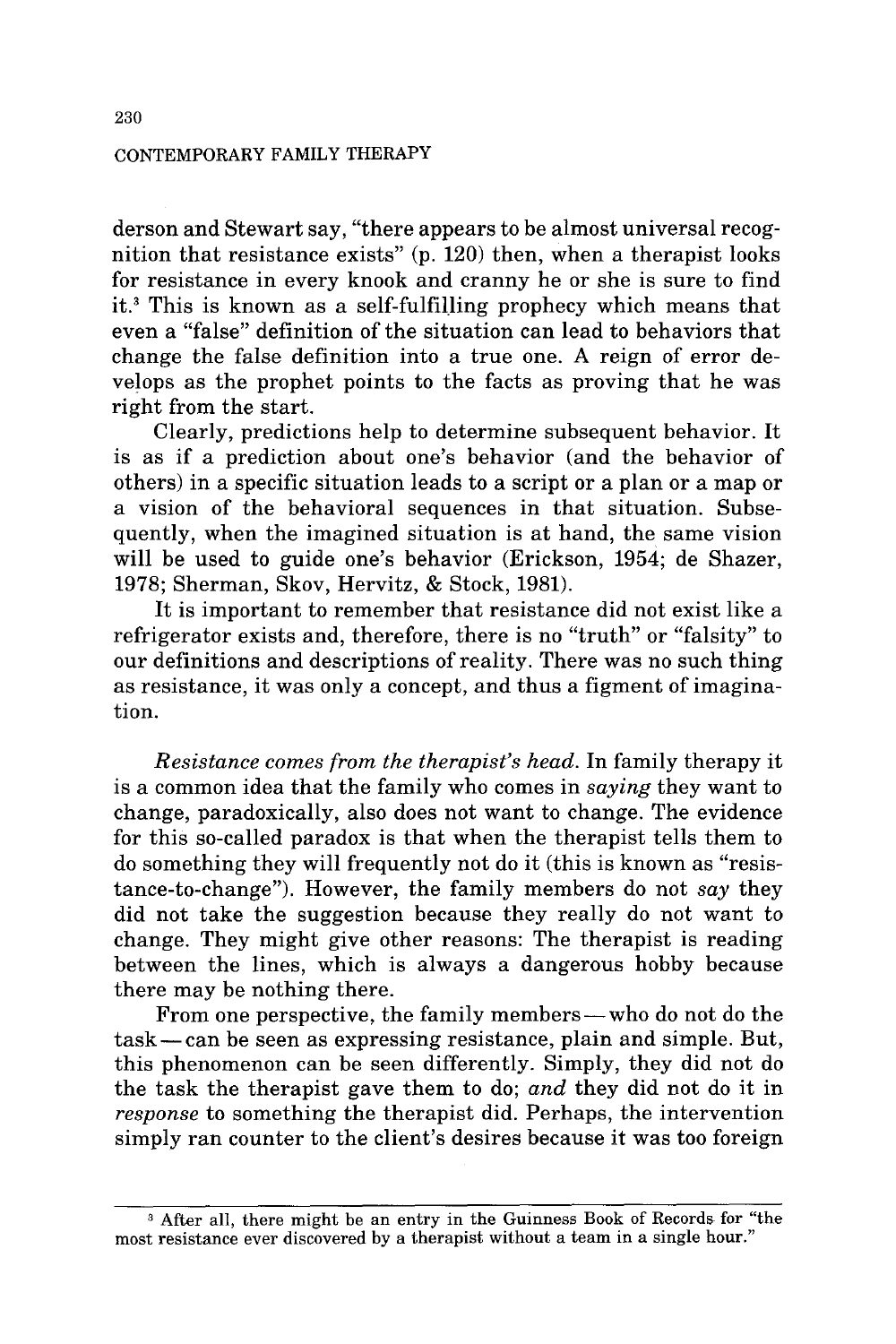to them. In some way or another, the suggestion simply did not *fit*  for this family.

This leads to the idea that "resistance" was actually the result of therapeutic error. Well, that's certainly better than a view that blames the patient or client and/or the family as a whole. The therapist can use the clients' response to help her modify her own behavior. It is, after all, not their fault that the therapist did the wrong thing in attempting to help them change. However, attributing blame to either party of an interaction is theoretically unsound. Such a split between members of a system inevitably creates imaginary oppositions. But clinically, both therapists and clients are in it together and cooperation is what we want.

Remember, "resistance" was just a label used to describe some interactive events. But is this a theoretically necessary or even pragmatically useful concept? Can therapists (and their clients) get along without it? Suppose that, instead, we take clients' wanting to change "at face value."

# **CHANGE**

For many years now, my colleagues and I have read a lot of philosophy, both Eastern and Western. In both traditions there has long been a minority view that change is a continuous processnot an event. In fact, the Buddhists will say that stability is an illusion, a simple memory of the way things were at a specific moment in the past.

In contrast, the most common view in the therapy world is that the problems and complaints brought to therapists are "always happening." The parents will say that Jake always wets the bed or an individual might complain about "the voices in my head" or "I've been depressed for so long I cannot remember when it started." Even in theoretical terms, the problem is described as being embedded in a redundant pattern: it is the same damn thing over and over, or it is more of the same of something that is not working. Then therapists used the concept of resistance to "explain" how come problems continued in spite of the best interventions.

After the funeral for resistance<sup>4</sup>, we needed to find new ways to

<sup>4</sup> We buried it in my back yard under the tulip patch in keeping with traditions developed in murder mysteries. If one looks hard, one can see a weathered tomb-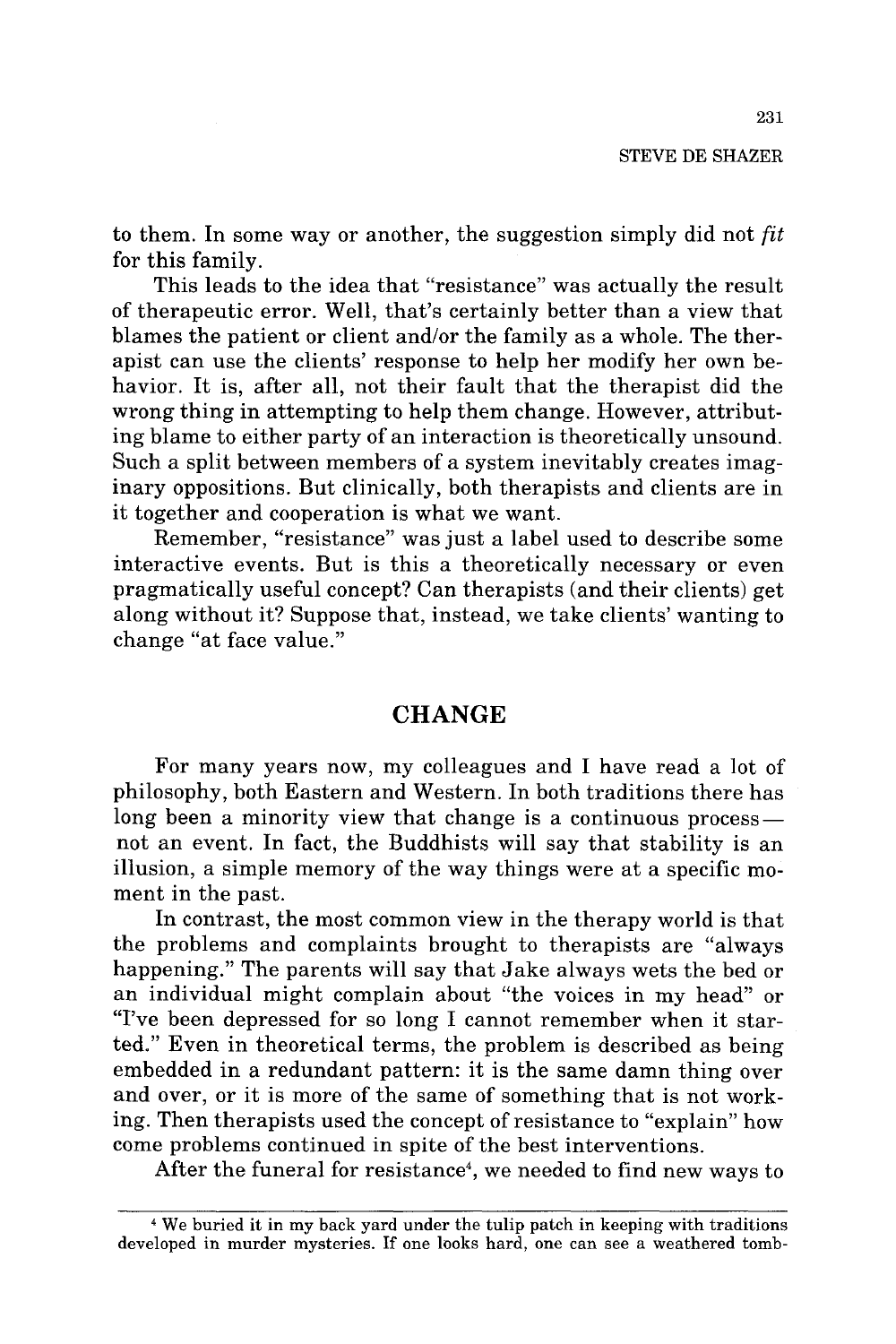#### CONTEMPORARY FAMILY THERAPY

do therapy. We soon discovered that—when asked in the right way or at the right time or something  $-67\%$  of our clients are able to describe times when the complaint is not happening but should be. We also discovered that-if asked in the right way- $67\%$  of our clients tell us that things have changed for the better in the interval between their initial telephone call to us and the first session. Sometimes these differences will be exactly of the type they were seeking from therapy (Weiner-Davis, de Shazer, & Gingerich, 1987).

So, we received some encouragement for the idea that change is constant and some contradiction for the idea that problems or complaints "always" happen. Thus our new way to do therapy is based on talking about exceptions--times when the complaint is unexpectedly absent and/or times *in the future* when the solution has developed.

We have found that the easiest way for therapists to cooperate with their clients is to find out what the clients are already doing when the complaint is absent (i.e., labeled "exceptions") and help them to do more of the same of something that works.

Of course we are not always successful in helping our clients invent exceptions to their complaint. In those cases we have found it useful to have the clients imagine what things will be like in the morning after the problem miraculously disappears. When they are able to describe the day after the miracle in detail, then we have found that asking them to "pretend there was a miracle" can be enough to prompt the development of a solution (de Shazer, 1988b).

### **RESEARCH**

Since the death of resistance, our average number of sessions per case has declined from seven in 1979 to 4.5 in  $1988^5$  (Kiser, 1988). Our success rate has increased from 72.1% in 1979 (clients met their goal or made significant progress) to 80.37% in 1988.<sup>6</sup>

stone saying "Here lies Resistance/He was a good and useful fellow in his youth/ R.I.P./1978."

<sup>&</sup>lt;sup>5</sup> This average holds for the 1000 cases most recently completed.

 $N = 163$  randomly selected cases in which the therapist was either a member of the BFTC staff or a participant in the BFTC training program. They were contacted by neutral research assistants.